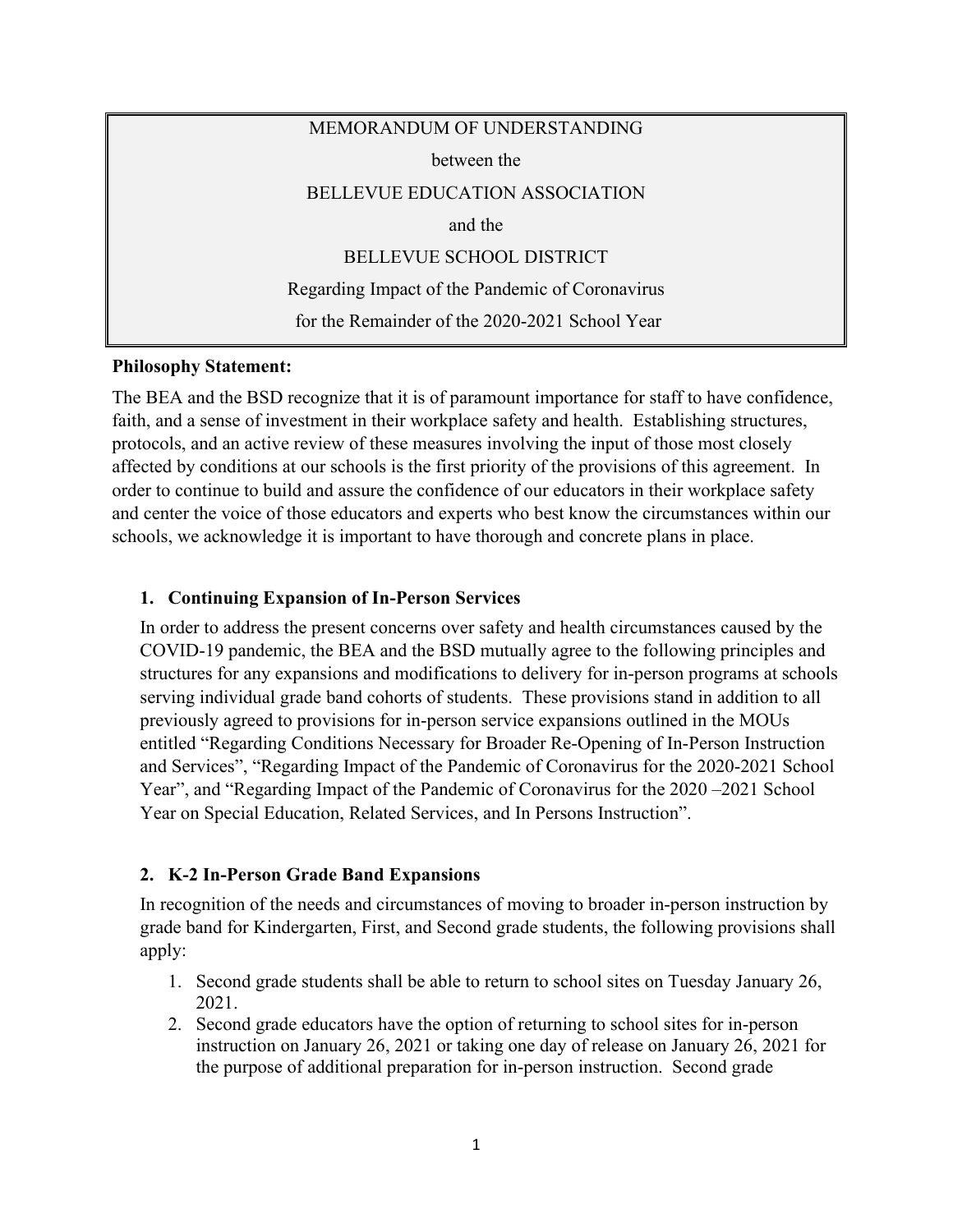educators choosing to opt out of the additional prep day will be compensated at the substitute rate of pay.

- 3. First grade students shall be able to return to school sites for in-person instruction on Monday February 8 and Tuesday, February 9, 2021, with remote for the rest of that week.
- 4. First grade educators will return to school sites for in-person instruction on February 8 and 9, 2021. First grade educators have the option of participating in two additional days of preparation for in-person instruction on February 4 and 5, 2021, during which time their first-grade classes will be provided independent asynchronous learning. First grade educators choosing to opt out of the additional prep days will be compensated at the substitute rate of pay.
- 5. Kindergarten students shall be able to return to school sites on Thursday and Friday, February 11 and 12, 2021.
- 6. Kindergarten educators will return to school sites for in-person instruction on February 11 and 12, 2021.
- 7. Kindergarten educators have the option of participating in two (2) additional days of preparation for in-person instruction on February 8-9, 2021, during which time their kindergarten classes will be provided independent asynchronous learning. Kindergarten educators choosing to opt out of the additional prep days will be compensated at the substitute rate of pay.
- 8. As part of the transition to in-person learning, Wednesdays and Fridays will remain in the current remote instruction model for the weeks of March 1 and March 8, 2021.
- 9. Beginning the week of March 15, 2021, Kindergarten, First and Second grade students will attend in-person four days per week (Monday, Tuesday, Thursday, Friday) with Wednesdays continuing to be provided remotely.

# **3. In-Person Grade-band Service Expansion Guidelines**

Each time a new grade-level cohort is scheduled for return to broader in-person services at a school site, the following provisions shall apply:

- 1. Building sites shall allow for up to a two-week review period of relevant health and safety data between each grade-level cohort's return to the building at the discretion of the Building Safety and Health Conditions Review Team.
- 2. During this review period, newly added grade bands will operate on an initial schedule of three (3) days per week Monday, Tuesday, and Thursday while maintaining the current remote instruction model for Wednesdays and Fridays.
- 3. Decisions to move forward with announced expansions of in-person services by grade band cohort will be subject to the review and discretion of the elected Building Safety and Health Conditions Review Team (described in Section 4 of this agreement) as follows:
- 4. In the week immediately preceding an announced/expected date for expansions of inperson services for any additional grade band cohort, the Building Safety and Health Conditions Review Team shall convene by no later than 3:00pm on Wednesday of that week in order to do the following:
	- a. Review relevant data including but not limited to, a safety procedure report for the building, all relevant student and staff infection data for the school, and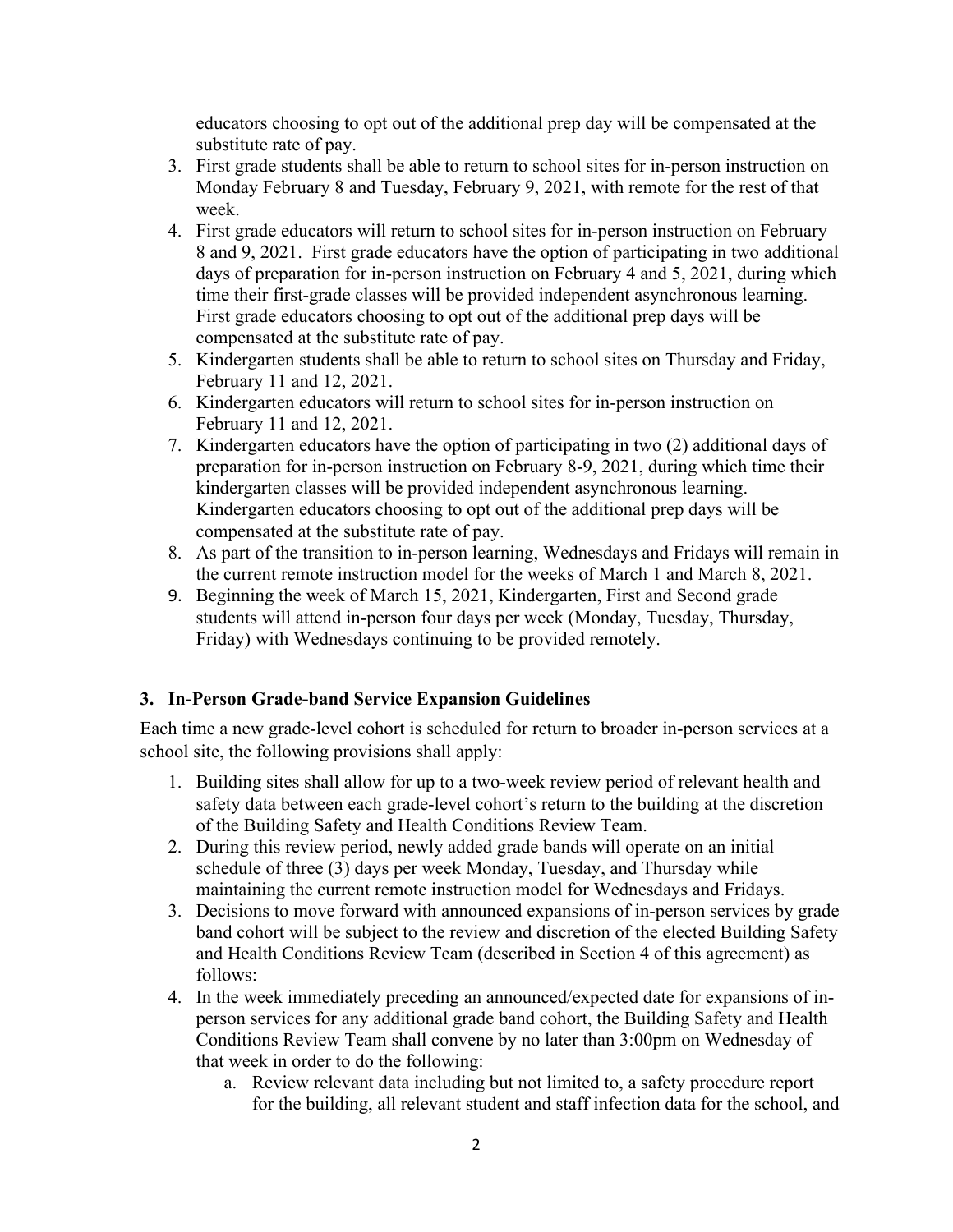relevant King County DOH COVID-19 dashboard data specific to the attendance area for that school site.

- b. Discuss and evaluate the current safety and health information relevant to expansion of services.
- c. Vote upon a decision to move forward with the expansion of grade-band services based on confidence in relevant health and/or safety circumstances or to hold expansion for an additional week in order to address health and/or safety concerns raised in the meeting that cannot be resolved within 24 hours.
	- i. A two-thirds (2/3) majority vote of all Building Safety and Health Conditions Review Team members approving the expansion of gradeband services must be met in order for expansion to move forward.
	- ii. The Building Safety and Health Conditions Review Team will notify the building principal by no later than Wednesday at 5pm of their decision, in order to allow adequate time for notification of affected families and staff.
- d. Decision-making for moving forward with announced expansions of in-person services for any additional grade band cohort remains within the sole purview of the Building Safety and Health Conditions Review Team at each building site.
- e. Following an approval vote for expanding services, all educators coming in to provide newly expanded services will be allowed to provide remote instruction on Thursday and Friday of the week before expansion in order to familiarize themselves with safety procedures, receive desired training, plan for instruction, and/or otherwise prepare for return to the school building as necessary.

## **4. Building Safety and Health Conditions Review Team:**

A team will be formed at each site providing grade-band in-person instruction in order to meet and review individual school safety and health data and make appropriate recommendations. This group shall meet each Wednesday and will review all relevant data including but not limited to: safety protocol reports, school infection and contact tracing data, and King County DOH COVID-19 dashboard data for their attendance area.

On the Wednesday prior to each announced phase of expansion for in-person services, this group will meet and decide based on the data for their school whether or not to move forward with expansion or to delay according to processes identified in Section 3 above. The district will communicate the decision of the group to all families for that school no later than 5pm the next day.

The composition of this group must include at minimum:

- The school nurse
- One ESA providing services at the school, selected by the ESAs working in-person
- One Special Education teacher, selected by the Special Education educators working in-person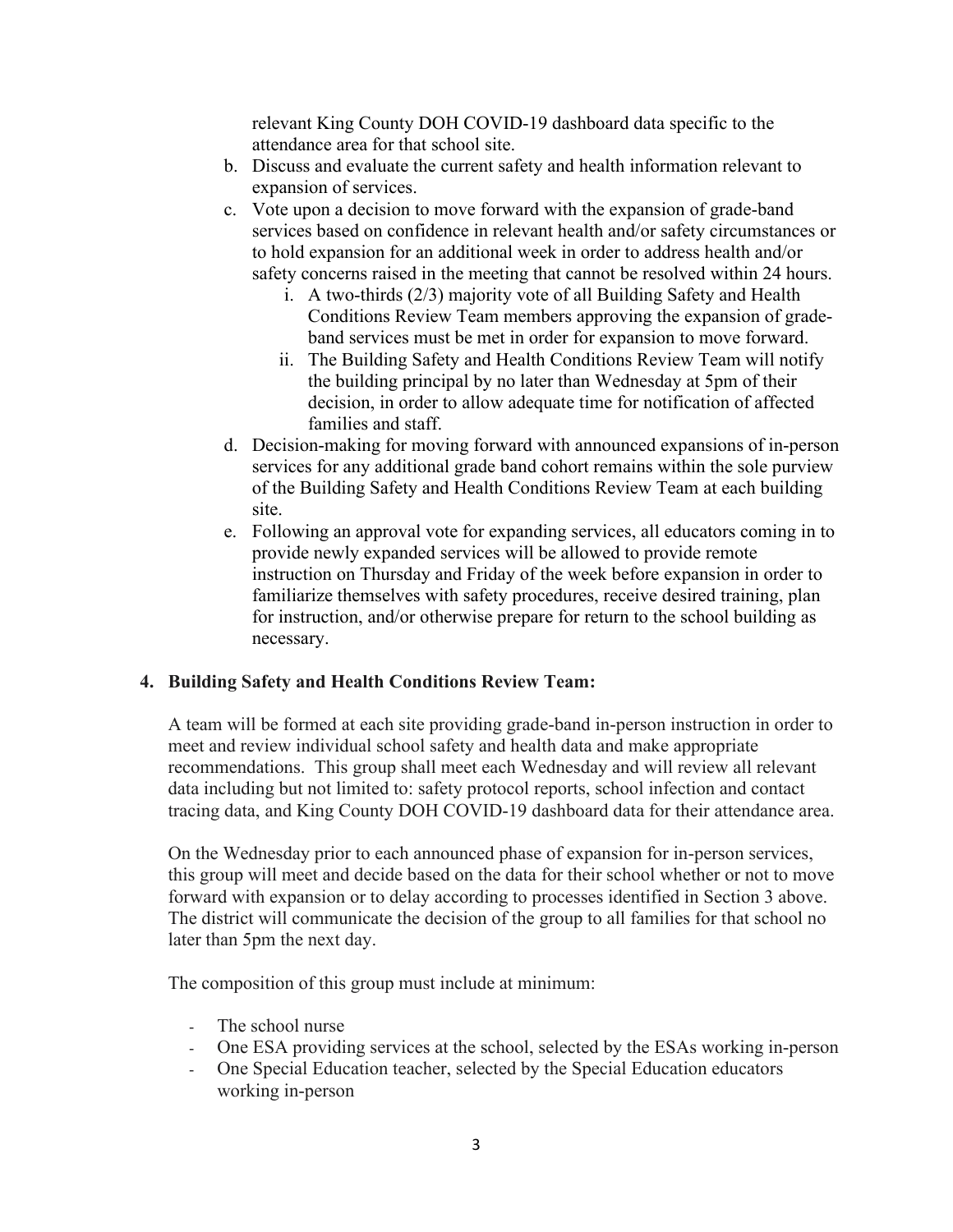- A Counselor, selected by the counselors working in-person
- A building administrator working in-person
- At least one representative from each grade level currently providing in-person services, selected by the certificated staff for that grade level working in-person

If no educator is fulfilling in-person service in a building for one of the roles above at the time of expansion, the role need not be filled until a person in that role begins in-person work.

#### **5. Educators with Higher Risk Considerations Not Assigned a Fully Virtual Position**

The Association and District acknowledge that certificated educators identified as higherrisk according to the Centers [for Disease Control \(CDC\)](https://www.cdc.gov/coronavirus/2019-ncov/need-extra-precautions/people-with-medical-conditions.html) or living with individuals identified as higher-risk were prioritized for all available virtual assignments at the start of the 2020-2021 school year [as agreed upon in the MOU Regarding Impact of the](https://bsd405.org/wp-content/pdf/cba/certificated-staff-mou-coronavirus-2020-2021-school-year.pdf)  [Pandemic of Coronavirus for the 2020-2021 School Year.](https://bsd405.org/wp-content/pdf/cba/certificated-staff-mou-coronavirus-2020-2021-school-year.pdf) It is further recognized that because of multiple factors, including regular job assignments and enrollment, not every employee who requested a fully virtual assignment was able to be assigned to one. For the remainder of the 2020-2021 school year, work accommodations for qualifying employees will be offered to the fullest extent possible in consultation between the employee, the employee's supervisor, and human resources through an interactive process.

Priority for consideration in accommodations will be given to employees in the following order:

- 1. Certificated educators in a higher-risk category that did not receive a fully virtual assignment or that have entered a higher-risk category since the beginning of the 2020-2021 school year.
- 2. Certificated educators who did not receive a fully virtual assignment and live with or care for immediate family members who are at higher-risk.
- 3. Certificated educators who did not receive a fully virtual assignment and live in a multi-generational household.

For all educators identified above, the following accommodations will be available for the remainder of the school year and/or until the educator is able to attain a first dose of vaccination for COVID-19 if they choose to be vaccinated.

Accommodations may include but are not limited to:

1. Specific assignment to perform duties in a mutually agreed upon remote setting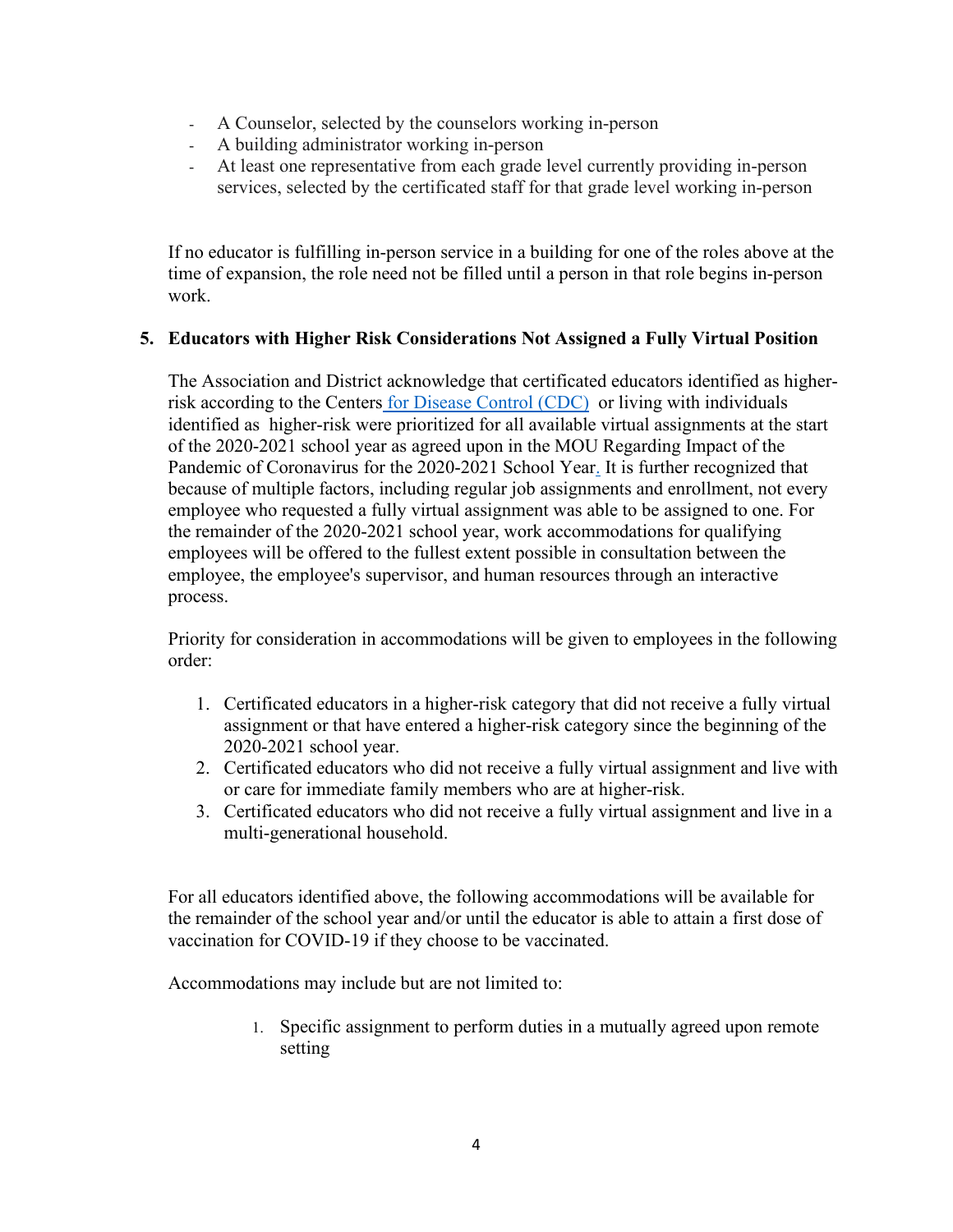Examples: Educators instruct and/or conduct work duties remotely while students are supervised in-person at the school site, etc.

2. In-person workplace modifications

Examples: Additional HEPA filters provided for the educator's workspace, higher grade air filters for workspace, plastic shields/barriers provided for workplace separations, etc.

3. Specific mitigation measures responding to an employee's individual situation

Examples: Higher grade PPE provided for the employee such as faceshields or N-95 mask, specific limits to potential exposures in the workplace such as limiting interactions with other adults and/or children, preferential workspace location, etc.

#### **6. Workplace Modifications for Non-Classroom Based Certificated Staff**

Certificated educators in non-classroom positions serve students and staff in multiple grade levels throughout the district. These positions include but are not limited to, special education teachers (providing co-taught instruction or providing instruction within multiple general education classrooms), SLPs, OTs, PTs, MLL facilitators, LAP facilitators, ITCLs, counselors, psychologists, instructional mentors, research technology specialists, behavior specialists, and PBIS specialists.

For the purposes of the following provisions regarding close contacts for these staff members, a close contact will be defined as contact where any person was within 6 feet of the certificated staff member for greater than 15 minutes in a 24-hour period. This definition is based upon that of the [Centers for Disease Control.](https://www.cdc.gov/coronavirus/2019-ncov/global-covid-19/operational-considerations-contact-tracing.html#:%7E:text=Close%20contact%20is%20defined%20by,the%20patient%20is%20isolated)

To minimize exposure risk and maximize opportunity to provide consistent support to staff and students, educators in non-classroom-based roles will work collaboratively with their supervisor and/or administrator to determine a schedule and safe work plan. If the job roles and expectations of the certificated educator include providing instruction or services to students across multiple cohorts (or close contact with over 32 students during a five (5) day work period), the educator shall work with their supervisor and/or administrator to develop a schedule that may include providing some or all work responsibilities remotely and following [Working Remotely Guidelines.](https://bsd405.org/departments/hr/covid-19-staff-resources/working-remotely/)

For OTs, PTs and SLPs, if the job roles and expectations of the certificated educator include providing instruction or services to students brings them into close contact with a total number of students that exceeds the individual educator's assigned case load number during a five (5) day work period, the educator shall work with their supervisor and/or administrator to develop a schedule that may include providing some or all work responsibilities remotely and following [Working Remotely Guidelines.](https://bsd405.org/departments/hr/covid-19-staff-resources/working-remotely/)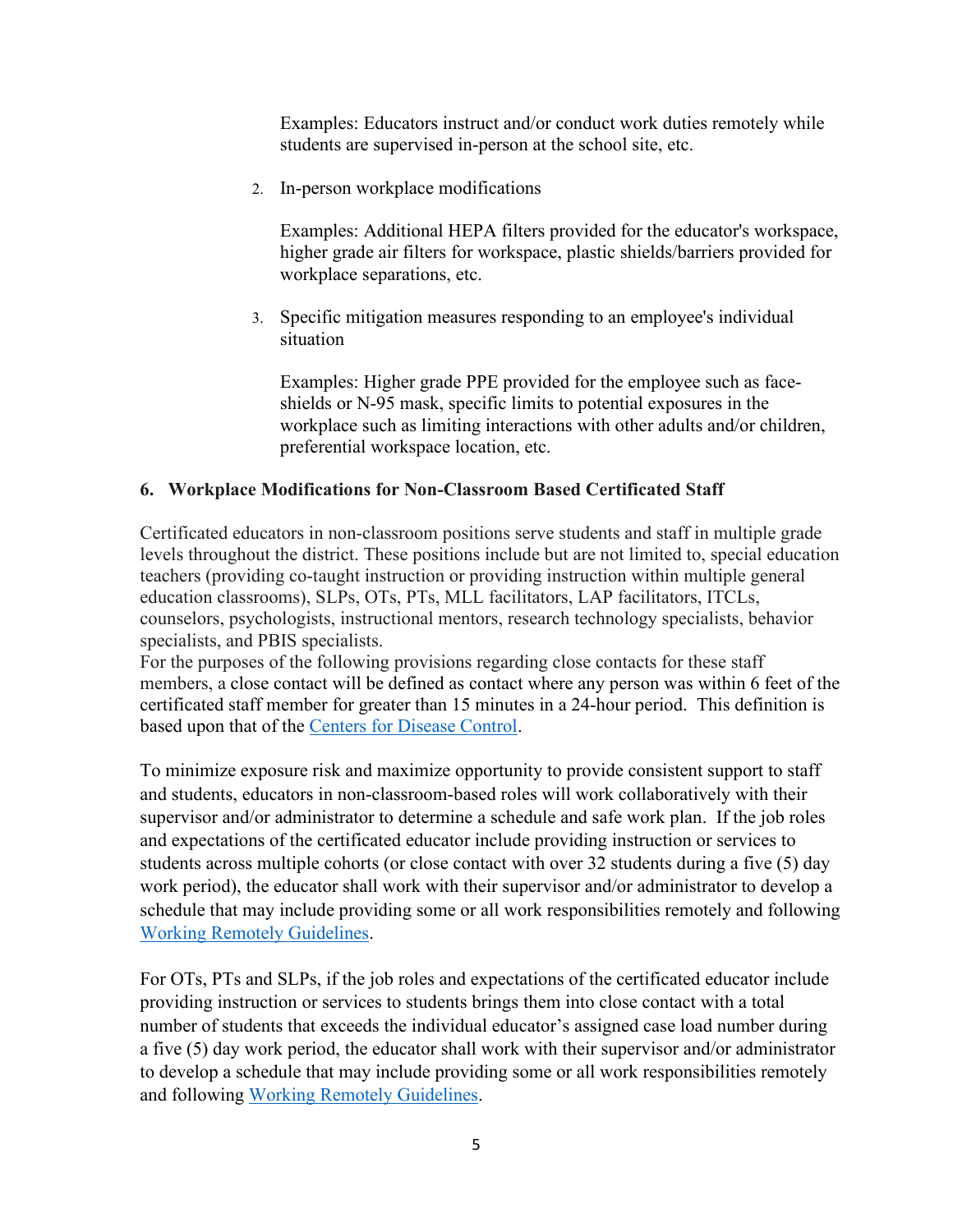If no schedule can be mutually agreed upon between the educator and supervisor, the employee may request a review with a member of the HR staff and a BEA representative for evaluation. Review should occur as quickly as possible but no later than five (5) business days from the date the request is received by Human Resources.

Certificated educators in non-classroom positions who have already received notification of in-person services from Human Resources still maintain the opportunity to meet with their supervisor and/or administrator to collaboratively determine their schedule and safe work plan prior to return.

If the employee believes the working conditions are unsafe as outlined in Article 6 Section 8 of the CBA, an appeal may be made to HR. Appeals will be reviewed by the Assistant Superintendent of Human Resources or designee and the Association President or designee to monitor oversight of the process.

## **7. Mental Health and Necessary In-Person Support for Students**

School counselors and psychologists hold positions in which implementation of in-person mental health student support may be deemed essential. This may include administering inperson student evaluations or crisis intervention. Counselors and psychologists also may be able to provide student services remotely. Counselors and psychologists should work with their building administrators to collaboratively develop a plan for delivery of student services should there be a concern regarding the potential exposure and student contacts, the employee may pursue workplace modifications as described above.

## **8. Nursing Staff Considerations**

School nurses are essential medical professionals in the support and implementation of safety measures and protocols, development of health training and consultation for staff, and overall care and wellness of students. Nurses are prioritized at the highest degree for all PPE in alignment with [Labor and Industry Guidelines.](https://www.k12.wa.us/sites/default/files/public/communications/Employer-Health-and-Safety-Requirements-for-School-Scenarios.pdf) Additionally, to reduce exposure and limit cohorting, school nurses will not be required to serve in more than two (2) building sites.

In emergency situations where a school nurse in not available to serve in a building, staff such as the COVID supervisor (building administrator) or office administrator who have been trained to work in the health room and/or isolation room will provide coverage for the school nurse. Any staff working in the isolation room must have access to the appropriate levels of PPE outlined in the [LNI guidelines.](https://www.lni.wa.gov/forms-publications/F414-168-000.pdf)

## **9. Recognition of Additional Responsibilities for Staff During Transitions**

In order to support staff members who already provide in-person instruction, but continue to have more students from their caseload transition from a virtual setting to an in-person setting (ex. special education teachers, special education pre-school teachers, ESA's, MLL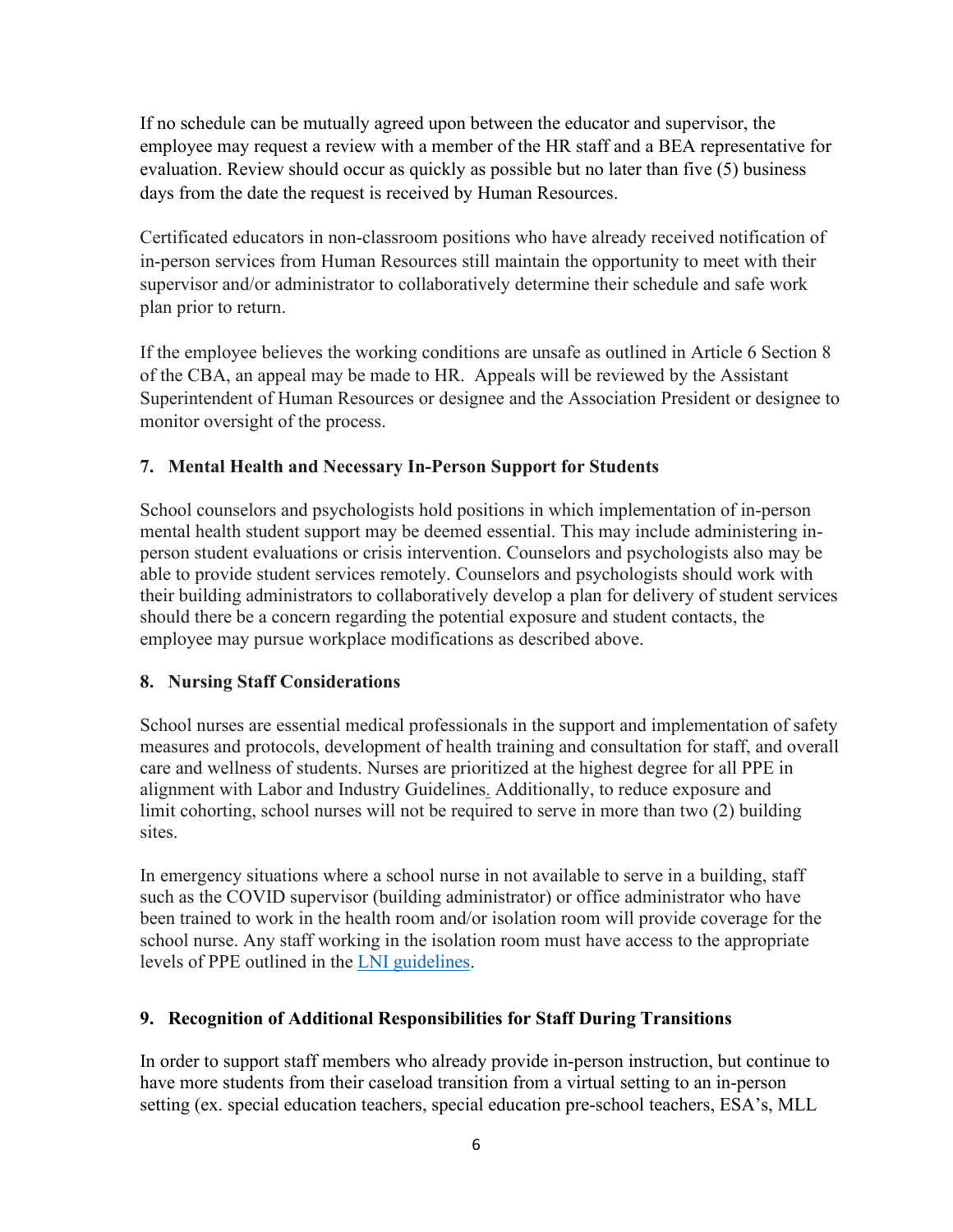and LAP facilitators, and educators providing targeted in-person instruction), the following provisions will apply. The time described in these provisions is intended for the staff member to be able to revise schedules, meet with families if needed, collaborate with other educators to support the transition, adapt the classroom space to accommodate more students, or other planning necessary to support student transition.

- 1. Staff will have access to up to two days of independent asynchronous student time or the equivalent of two (2) days of IDEA pay.
- 2. A standard communication will be developed and sent out to families by building or department administrators whenever the provision of the asynchronous days are implemented. The intention with this standard communication is to provide consistency across the district and clarity to families without adding an additional workload to educators.
- 3. Should the staff member feel additional support is needed including additional asynchronous days, the staff member and the supervisor can meet to discuss additional options.

## **10. Guidance on Cohorting**

The [CDC defines Cohorting](https://www.cdc.gov/coronavirus/2019-ncov/community/schools-childcare/schools-faq.html) as one of many mitigation strategies that schools can use to limit mixing between students and staff and to limit the spread of COVID-19. A cohort or pod is a **distinct group that stays together throughout the entire school day** during in-person learning, or over the course of any pre-determined period of time, so that there is minimal or no interaction between groups. This practice can help prevent the spread of COVID-19 by limiting cross-over of students and teachers to the extent possible and can:

- Decrease opportunities for exposure or transmission of COVID-19
- Reduce the number of people touching shared surfaces
- Facilitate more efficient contact tracing if a person has COVID-19
- Allow for targeted testing, quarantine, and/or isolation of a single cohort instead of school-wide measures in the event of a positive case or cluster of cases

# **11. Guidance on Meetings**

Due to the nature of meetings where prolonged conversation among adults is typical, no inperson meetings will be required for the remainder of the 2020-2021 school year. Staff will continue to attend meetings virtually.

## **12. Contact Tracing Protocols**

In accordance with CDC recommendations, if a person tests positive for COVID-19 in the school building, trained staff will lead contact tracing. All close contacts of someone who tests positive with COVID-19 will be informed and sent home to quarantine for 14 days.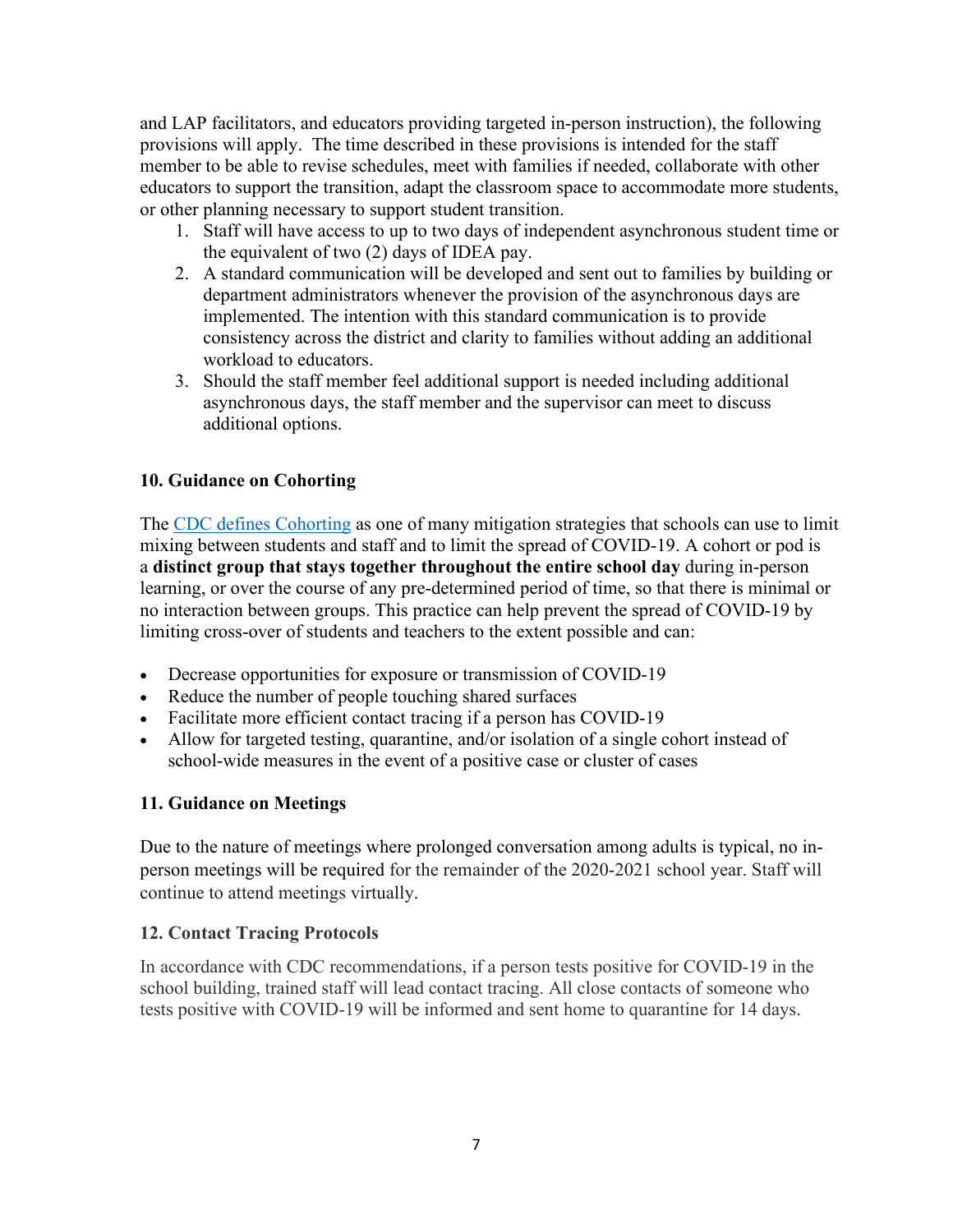#### **13. Definition of a School Outbreak of COVID-19**

The CDC defines a School Outbreak as circumstances where there are two or more laboratory-positive (PCR or antigen) COVID-19 cases among students or staff within a 14 day period. The people who tested positive do not share a household and were not close contacts of each other outside of school. If the CDC modifies this definition this section will be updated to reflect any changes.

#### **14. Elementary and Secondary Quarantining Responses:**

If two people in an assigned class group test positive for COVID-19 within a two-week period, this class group would quarantine at home and return to remote instruction for a twoweek period.

In order to mitigate risk following a week-long school break, the week after Mid-Winter break in February and Spring break in April will revert to virtual instruction to allow for quarantining. If two people in an assigned class group test positive for COVID-19 within the week following this quarantining period, this class group would quarantine at home and return to remote instruction for an additional two-week period.

#### **15. County Health Condition Based Halt on In-person Program Expansion:**

The Association and the District agree to the following conditions governing halts to provision of in-person services by grade-band as follows:

If the COVID-19 Reproduction Rate for King County, according to the King County DOH COVID-19 dashboard, reaches an average rate of 1.3 or greater for any 14 day period and infection rates for the county reach an average of 380/100,000 cases for any 14 day period, all currently planned and future expansions of grade-band services shall be put on hold until these conditions are below the identified thresholds for one week.

## **16. District Health Condition Based Return to Remote Instruction**

If three (3) classroom based outbreaks, as defined above in Section 13, occur in each of a total of four (4) elementary schools (or 20% of total buildings offering grade-band services) across the District within a two-week period, the District shall revert to remote instruction for all broad in-person grade band programs in all school buildings district-wide until all certificated educators responsible for delivery of in-person services who are eligible and choose to be vaccinated have done so.

## **17. Modifications of Substitute Coverage Related to Transition to Broader In-Person Services**

Each school shall have a substitute coverage plan that is based upon the specific provisions as delineated in Article 17, Leaves. Types of leaves specifically addressed in this section focus on those which require a certificated substitute. Positions that work directly with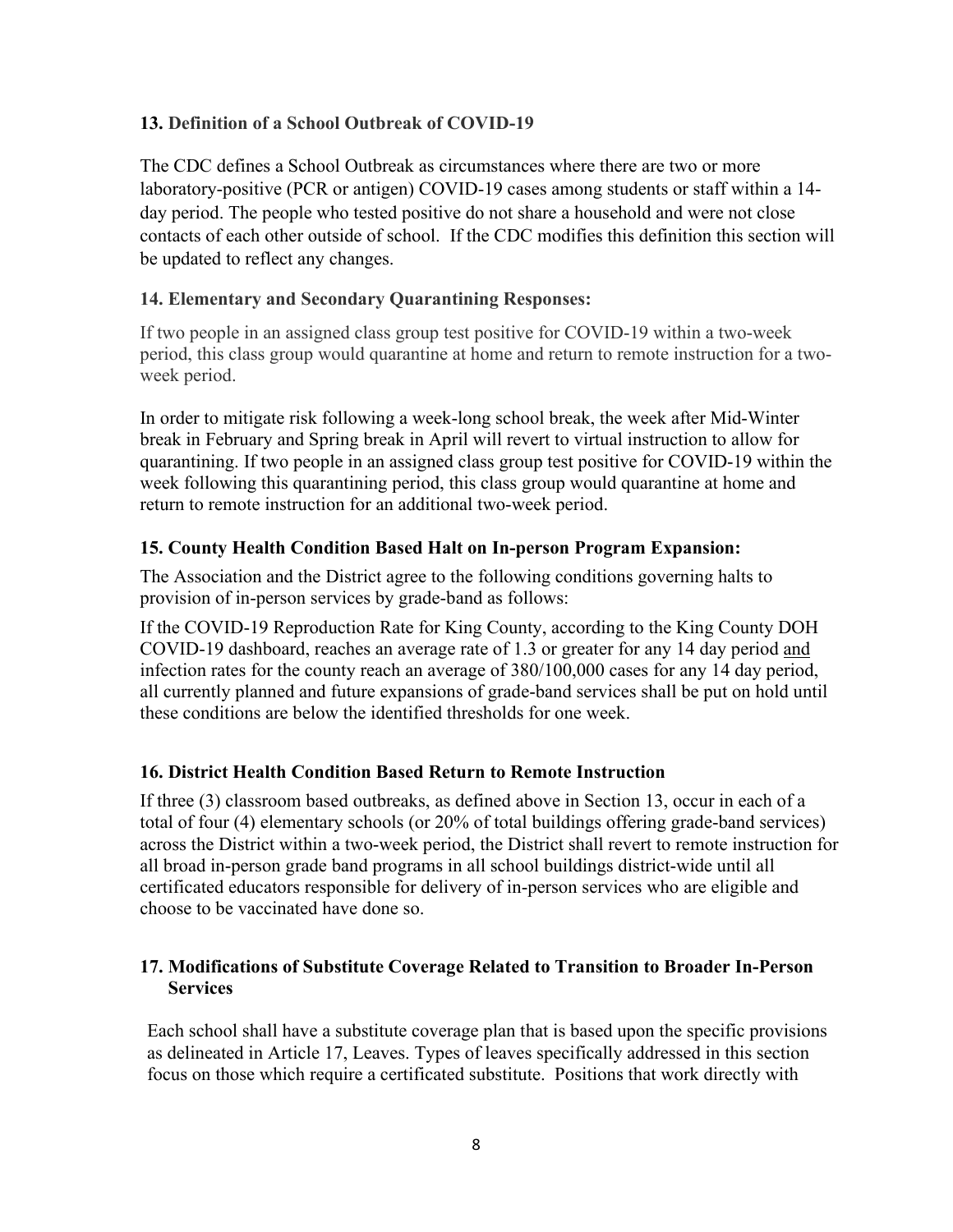students and have a regular classroom or caseload shall be considered the top priority for substitute coverage.

Each school shall have a written plan for substitute coverage that identifies the following prior to any broader return to in-person services:

- Names of subs regularly assigned for filling in-person absences (hybrid). For each elementary school this includes two (2) substitutes that have been identified
- A list of classroom certificated staff who volunteer to be available for class coverage in the event that an emergency arises, and no substitute is available
- A list of non-classroom certificated staff, such as ITCLs, Librarians, Counselors, etc. who volunteer to be available for class coverage in the event that an emergency arises, and no substitute is available
- A list of other staff such as administrators and classified staff that may be utilized for class coverage in the event that an emergency arises, and no substitute is available

## Compensation for Class Coverage

The provisions for compensating a certificated staff member for class coverage shall continue to follow the provisions of Article 22, Compensation, Section 9, Pay for Class Coverage as delineated on p. 126 in the Collective Bargaining Agreement.

In addition:

- o No individual educator will be required to provide coverage for more than 3 days inside a two-week period
- o Every effort will be made to prioritize continuing uninterrupted service to those students who are in greatest need of support, as determined by the Building Leadership Team, when assigning staff for class coverage

## **18. Parameters for Certificated Staff and Class Coverage in Emergency Situations**

As is current practice, classroom and non-classroom certificated staff may be assigned for class coverage. For the duration of this MOU, the following conditions modify regular practice for class coverage by hybrid staff assigned to in-person services in the following order:

- 1. Classroom and non-classroom certificated staff in non-100% virtual assignments shall be identified as available to provide coverage in cases of an identified need as defined below
- 2. An identified need under this provision is defined as an emergency, meaning the coverage is required during a specific school day where there is an unanticipated shortage. For the purpose of this MOU, an emergency is not considered to include an anticipated coverage shortage that extends beyond a single school day
- 3. Once an identified need for class coverage occurs, volunteers from the available staff shall be solicited first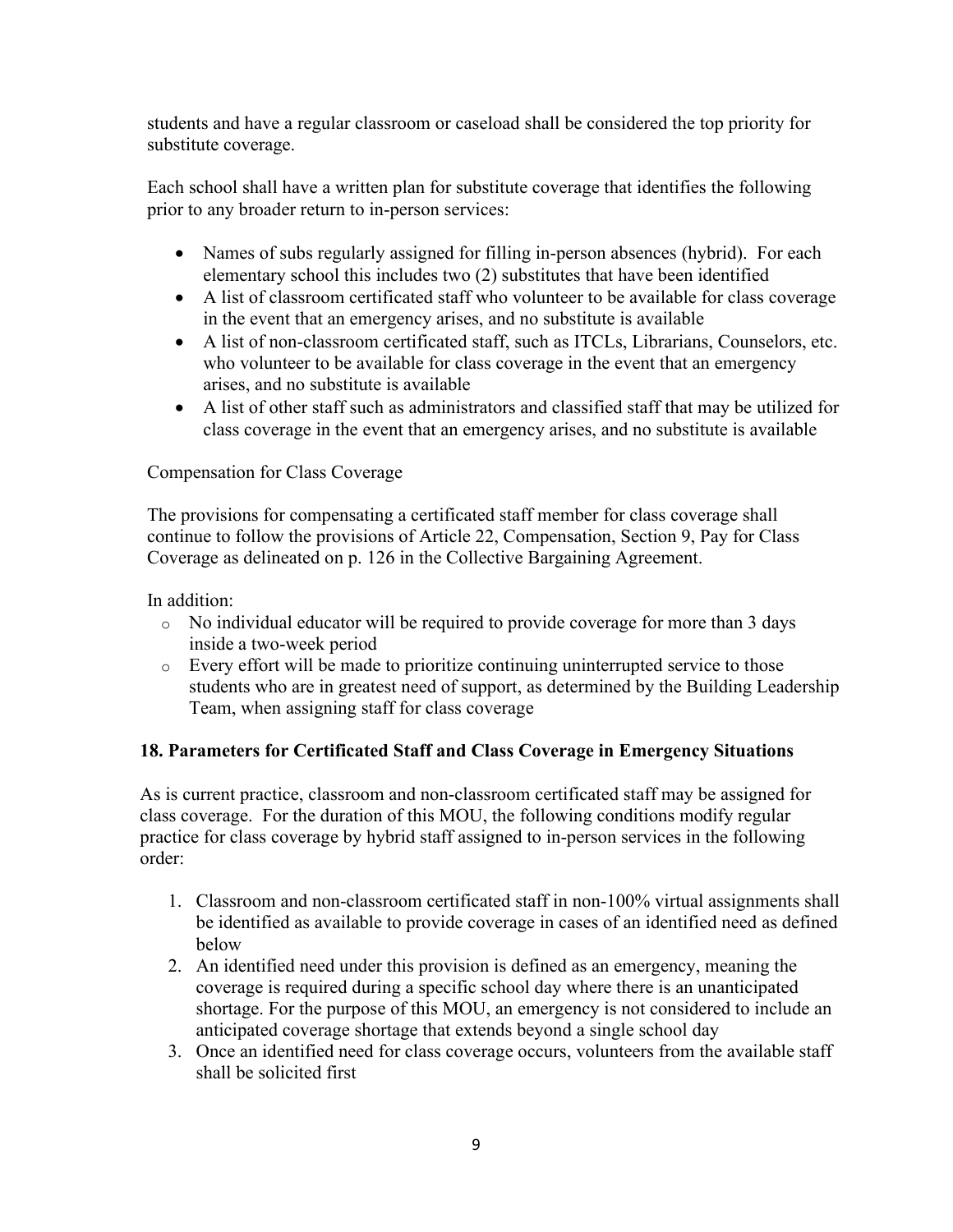- 4. If a volunteer certificated staff member is not identified, other staff volunteers shall be sought (administrative, classified staff)
- 5. If a volunteer cannot be identified in either steps 3 or 4 above, the administrator may assign a certificated staff member for coverage in accordance with all other applicable provisions of this MOU and the Collective Bargaining Agreement
- 6. In cases where an emergency situation is anticipated to extend past one day, the BSD Executive Team will provide direction for how the school site should proceed in accordance with Board Policy 3432 on Emergencies

Limits for Certificated Staff Class Coverage

With a focus on minimizing risk and exposure to staff, the following are to be adhered to:

- Certificated staff shall not be required to provide class coverage more than three (3) days within a ten (10) workday period
- Certificated staff shall not be required to be assigned to provide coverage for more than two (2) classes (defined as two (2) groups of both A and B cohorts), or for coverage exposing them to over 32 students , whichever number is lower, during a five (5) workday period
- Every effort will be made to prioritize continuing uninterrupted service to those students who are in greatest need of support

# **19. Possible Assignment Modifications for Certificated Staff if Required to Quarantine**

In some instances, classroom teachers who are required to quarantine may be able to temporarily perform duties in a remote assignment. The following conditions must be met prior to shifting from a hybrid assignment performed in-person to a hybrid assignment performed remotely:

- The building administrator approves the temporary change in assignment to remote
- The teacher is willing and capable of working (showing no symptoms and able to fully function)
- The teacher is able to provide instruction from their place of quarantine to students attending in-person in the school setting
- An approved substitute or other BSD staff member is present to provide required supervision for students in-person in the school setting
- A quarantine period should not exceed ten (10) school days

## **20. Recognition of Certificated Staff Performing In-Person Services Prior to January 1, 2021**

The Association and District recognize that many educators began in-person student services as early as September in order to provide a Free and Appropriate Public Education to students. These educators implemented and carried the responsibility for the Wave 1.0, Wave 1.5, and approved school plans that required certified staff to report in person prior to January 1, 2021. During the rollout of this phase, special educators, nurses, occupational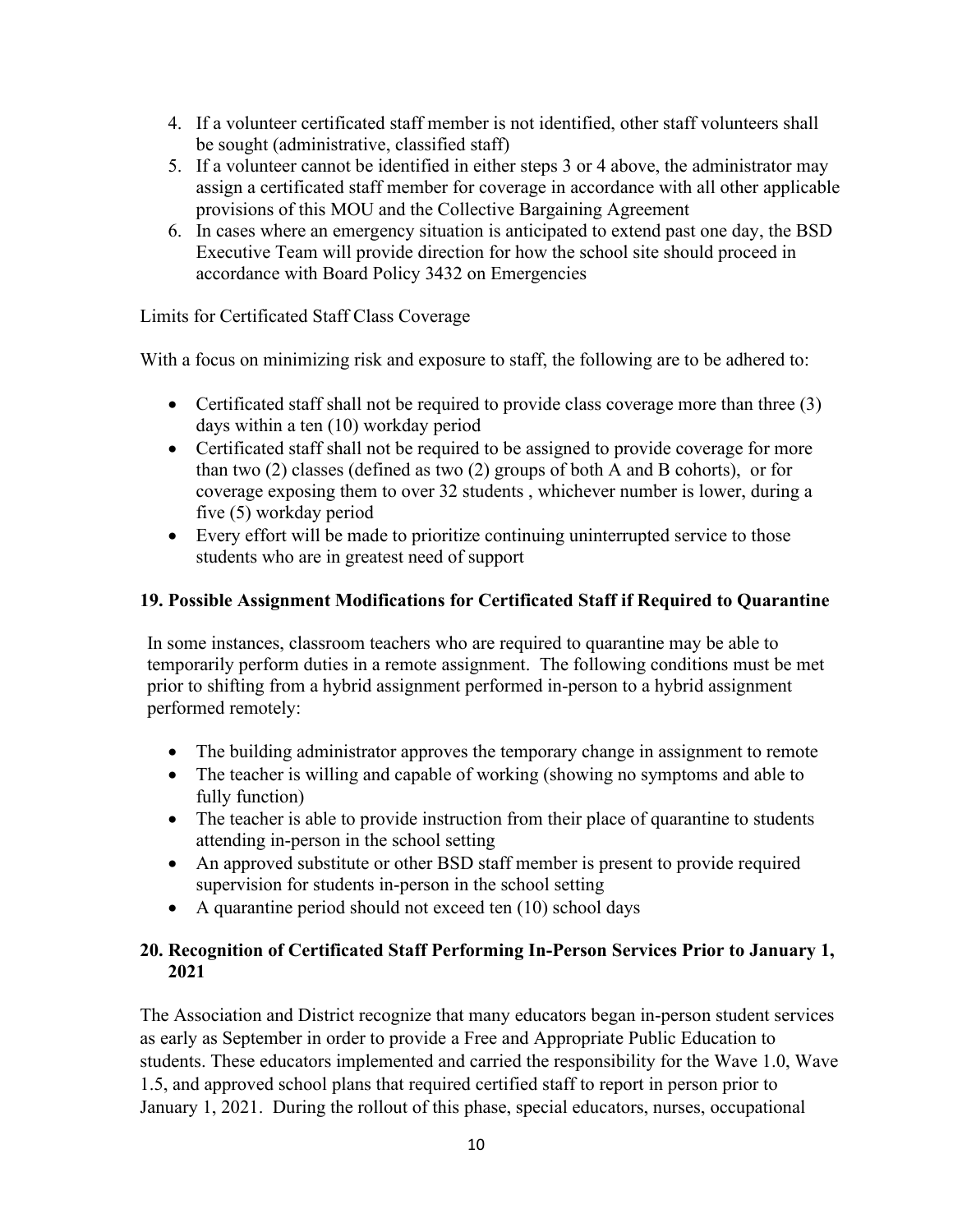therapists, physical therapists, speech language pathologists, psychologists, and others implemented plans as they were simultaneously developed. Additionally, levels of PPE and distance restrictions were in constant flux with the DOH and LNI guidelines. Further development of MOU guardrails and preparedness timelines were put in place as the Association and District learned from these educators and their experiences. For this reason, a recognition stipend will be granted to staff who began in-person services prior to January 1, 2021. The Association and District acknowledge that this token of recognition does not account for the individual hours worked but is a gesture of appreciation for the staff who helped to design plans. Educators providing these services shall be compensated as follows:

- \$2000 for educators who began providing services in September or have provided services for more than 20 days
- \$1500 for educators who began providing services in October or have provided services for more than 10 days
- \$1000 for educators who began providing services in November or have provided services for more than 5 days
- \$500 for educators who began providing services in December or have provided services for fewer than 5 days

# **21. Vaccine Work Group**

The Association and the District acknowledge that the distribution and schedule of the COVID vaccines is determined by the [Department of Health.](https://www.doh.wa.gov/Portals/1/Documents/1600/coronavirus/VaccinationPhasesInfographic.pdf) A joint work group of equal representatives from BEA/District will be formed to report out and communicate progress on the following:

- updates on progress with lobbying efforts to advance educators on the Department of Health (DOH) schedule
- securing a BSD based vaccine distribution site
- exploring the District as a possible COVID testing site and/or partner with local test sites
- Other relevant initiatives under way

This workgroup shall also pursue opportunities for the district to implement an appointment management and notification system to help expedite vaccine access for employees. Examples of support from this system may include:

- Notification of vaccine locations and availability
- Appointment scheduling for employees
- Scheduling of substitutes
- Other support

This work group shall be formed and have their first meeting no later than February 8, 2021.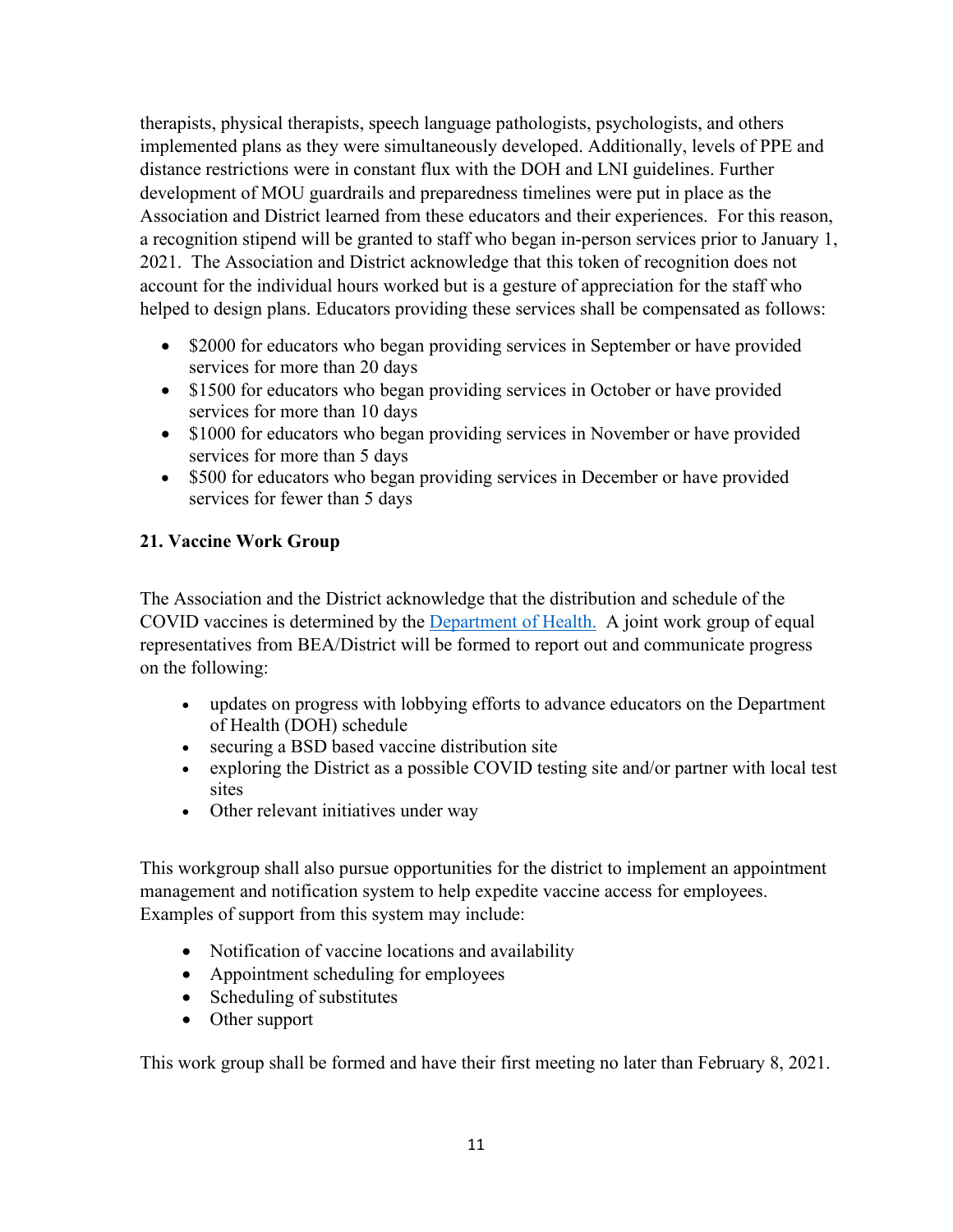## **22. Vaccine Appointments**

Certificated staff may secure COVID-19 vaccine appointments during their regular workday. Any leave taken for a vaccine appointment shall be paid leave and not deducted from the employee's general leave. If an appointment becomes available upon short notice, the district shall immediately release the employee from their duties to allow them access to such an appointment.

If an employee secures a vaccine appointment in a location outside of the greater King County area, the district-paid release described above shall still be provided up to a half day.

# **23. Vaccination Locations**

The district is actively pursuing hosting a vaccination site at a school location. Should the district secure a vaccination site, district staff shall receive top priority for vaccines in alignment with the most current vaccination phases.

Currently available vaccine locations are listed on the DOH's website [here.](https://www.doh.wa.gov/YouandYourFamily/Immunization/VaccineLocations) Currently available vaccine locations within Bellevue as of the signing of this agreement are; Overlake Hospital, the Safeway Pharmacy 1600 located on Bellevue Way, Sea Mar and the Kaiser Permanente clinic for current subscribers.

## **24. Vaccine Priority Consideration for Certificated Staff**:

The district will work with Certificated Staff employees that qualify at the time of this agreement under the DOH vaccine [schedule](https://www.doh.wa.gov/Portals/1/Documents/1600/coronavirus/VaccinationPhasesInfographic.pdf) to prioritize their access to vaccination. The district continues to prioritize those providing in-person services first, then those that will be scheduled to provide future in-person services and employees at high risk and working in a remote assignment.

Specific prioritization for vaccination and assistance is as follows:

- 1. All Certificated Staff providing in-person services in accordance with the Special Ed MOU not previously eligible for vaccines.
- 2. All Certificated Staff providing in-person services not previously eligible for vaccines.
- 3. All Certificated Staff identified to begin in-person services.
- 4. All Certificated Staff working for schools serving areas with high infection rates and Title 1 schools.
- 5. All other Certificated Staff not identified in groups 1-4 above.

Should circumstances impact the order of prioritization identified, the district and association will meet to review the impact on certificated employees.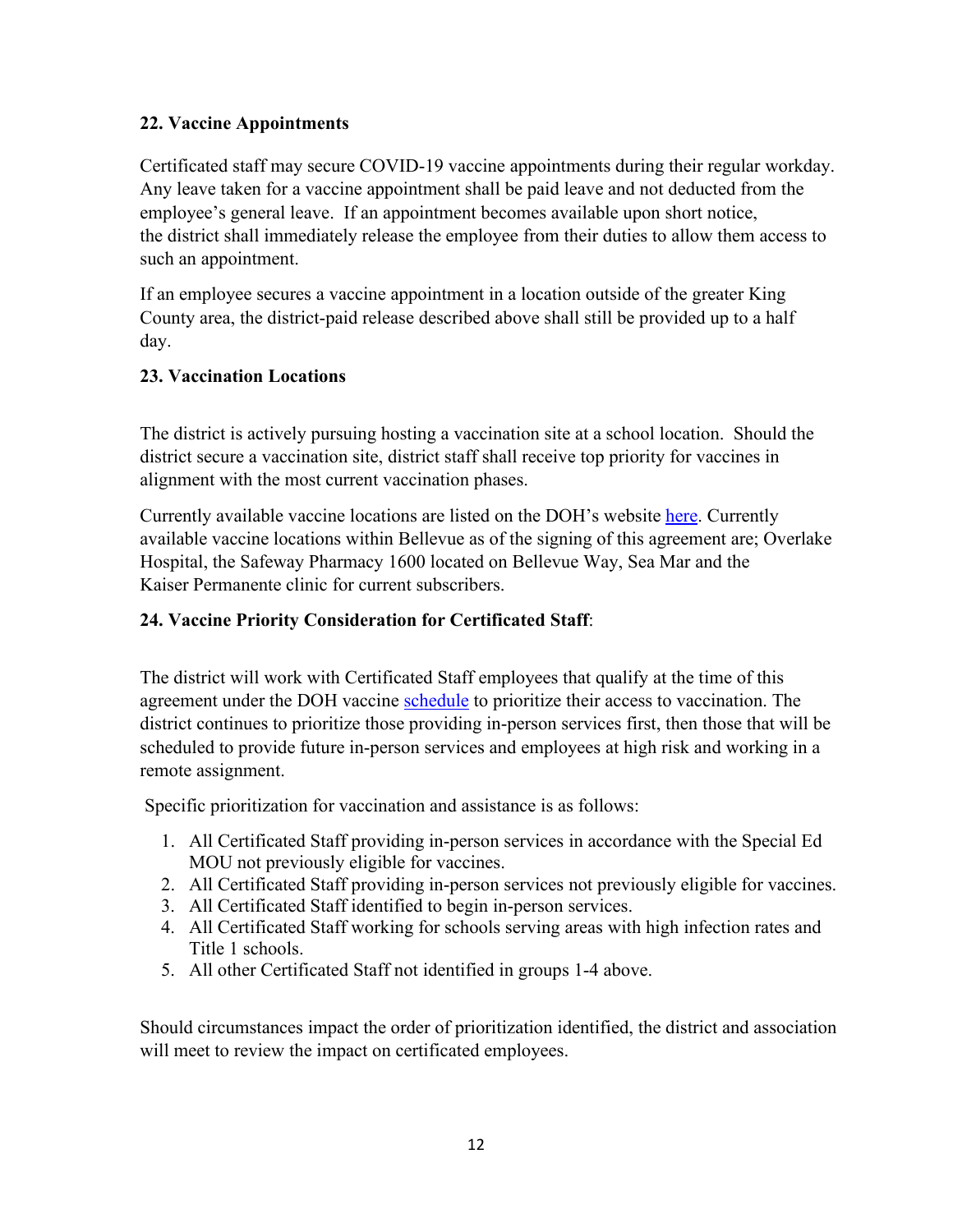# **25. Communication with Employees Related to Vaccines**

Regular updates shall be provided to all employees related to vaccines and the status of items related to vaccines in the MOU. The frequency of this communication shall be every other week. Human Resources shall be responsible for this communication.

## **26. Safety Reporting Procedures**

The Association and District recognize that safety protocols and risk mitigation procedures have been established to reduce the risk of the spread of COVID 19 in buildings and on school grounds. The Association and District are committed to ensuring that protocols and safety measures will continue to be followed.

Any violations to existing and future COVID 19 safety protocols and risk mitigation procedures will be reported as soon as possible according to the following structure:

- 1. Notify the building COVID supervisor **and** Verification Lead of the safety violation
	- i. The COVID supervisor has up to 24 hours to address the issue and report resolution to the reporter **and** Verification Lead
	- ii. If no resolution is found within 24 hours, the Verification Lead will report violation to the Association's Executive Board and Human Resources
	- iii. If no violation is found, said result will be reported back to the employee and the Verification Lead
	- iv. Anonymous reports can be made via Staff Portal/building safety request as described below
- 2. Notify District administration via the Staff Portal-Building Safety Report, to report the violation
	- i. District administration has up to 24 hours to ensure the issue is addressed
	- ii. A copy of all such reports will be given to the Association President at the end of each workday
- 3. Staff may report extended and/or repeated violations to the Association for address through the Article 27 Grievance Procedure and potential reporting to L&I.
- 4. A weekly report summarizing the safety findings for each individual building will be reviewed by the site's Building Safety and Health Conditions Review Team.
- 5. Monthly Safety Report Summaries will be reviewed at Meet & Confer.

Employees involved in reporting COVID 19 Safety protocols and risk mitigation violations, whether as a reporter, witness, representative of BEA, or otherwise, shall not suffer any restraint, interference, discrimination, coercion, or reprisal on account of their participating in the reporting process as provided for in the CBA.

## **27. Modifications of Timelines for Recommendation for Contract Conversion**

The district and association agree to modify the timeline for recommendation for contract conversion for certificated employees as delineated in Article 8, Vacancies, Recruitment and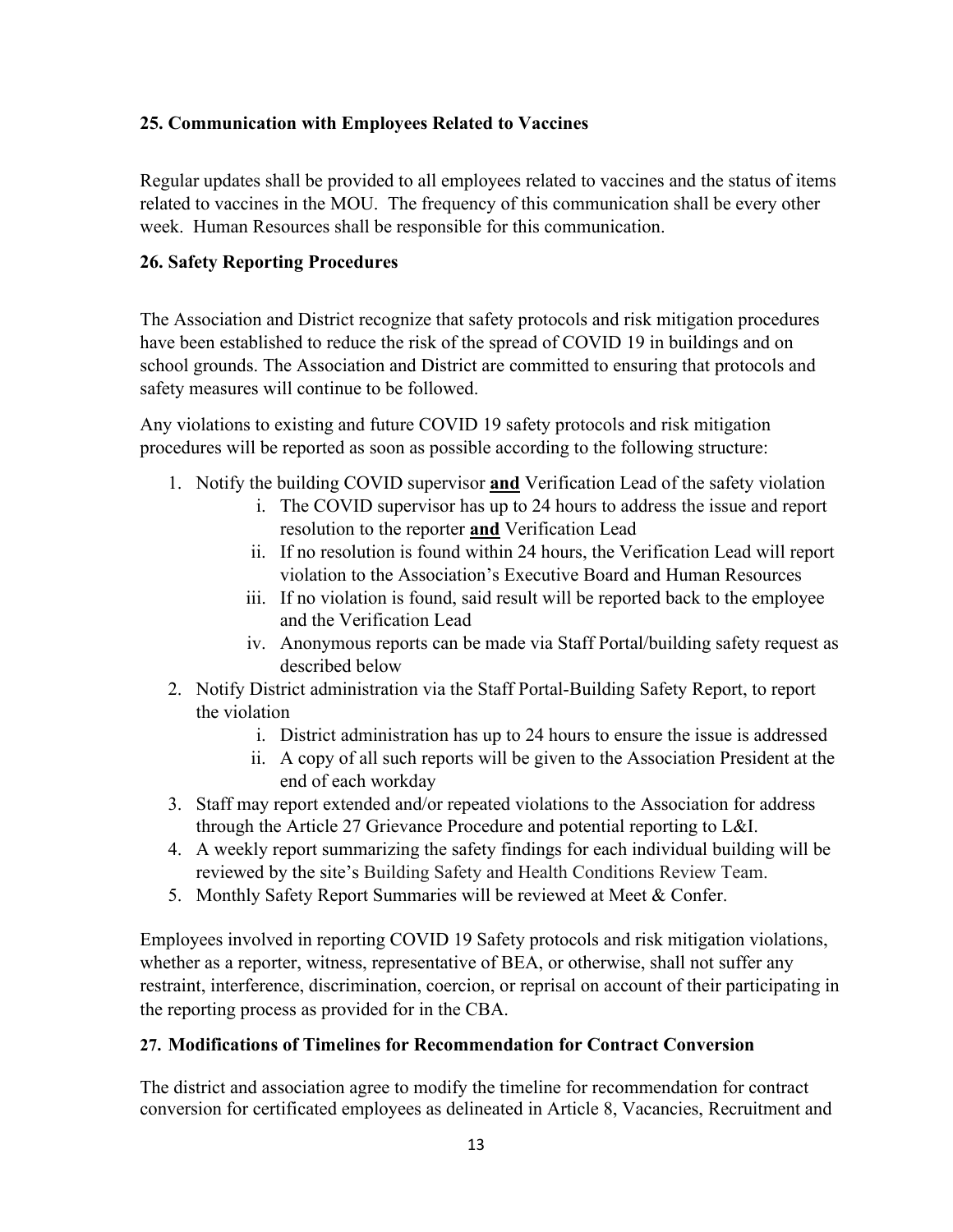Selection, Section 4, Procedures to be Followed in Hiring New Employees to Fill Vacancies. This deadline is extended to February 12, 2021. Any observations conducted on January 21- 22 shall be considered for contract conversion at the discretion of the educator.

## **28. Preparation for Negotiation of Continuing Expansion Plan Needs**

The BEA and the BSD mutually agree that it is in the best interest of the educational program of the district to continue to monitor and adjust future plans for expanding in-person services in a thoughtful and collaborative manner. Both parties agree to have representatives convene on March 12, 2021 to meet and discuss current in-person service program progress and to identify any necessary topics for future negotiation related to expansion or modification of in-person services necessary. Should the BEA and BSD identify any topics in need to address at this meeting, they shall create a mutually agreed upon list of topics for further negotiation and set aside no fewer than two (2) four hour sessions to address this previously agreed to list of topics within two weeks. No dates for expansion of in-person grade band services will be announced prior to settlement of these negotiated topics.

Because expansion of full grade-band services to secondary school sites are dependent on health conditions that are not likely to appear immediately, the BEA and the BSD agree to have representatives convene to meet and to identify any necessary topics for future negotiation related to expansion or modification of in-person services for secondary students on April 2, 2021. Should the BEA and BSD identify any topics in need to address at this meeting, they shall create a mutually agreed upon list of topics for further negotiation and set aside no fewer than two (2) four hour sessions to address this previously agreed to list of topics within two weeks. No dates for expansion of in person grade band services for secondary students shall be announced prior to settlement of these negotiated topics.

## **29. Return to Work Agreement**

- 1. Except for employees providing instruction or related services for kindergarten, firstgrade, and second-grade students (collectively, as "K-2"), employees shall return to the instruction delivery model as assigned by the District immediately prior to BEA's January 21, 2021 action.
- 2. Bargaining Unit Members providing K-2 instruction and related services shall begin or continue to provide in-person instruction, as work assigned by the District, as follows:
	- a. Second-Grade: January 26, 2021
	- b. First-Grade: February 8, 2021
	- c. Kindergarten: February 11, 2021
- 3. On a nonprecedent setting basis, the District agrees not to take any further action based upon a bargaining unit member's participation in BEA Action on January 21 and 22, 2021 ("BEA Action").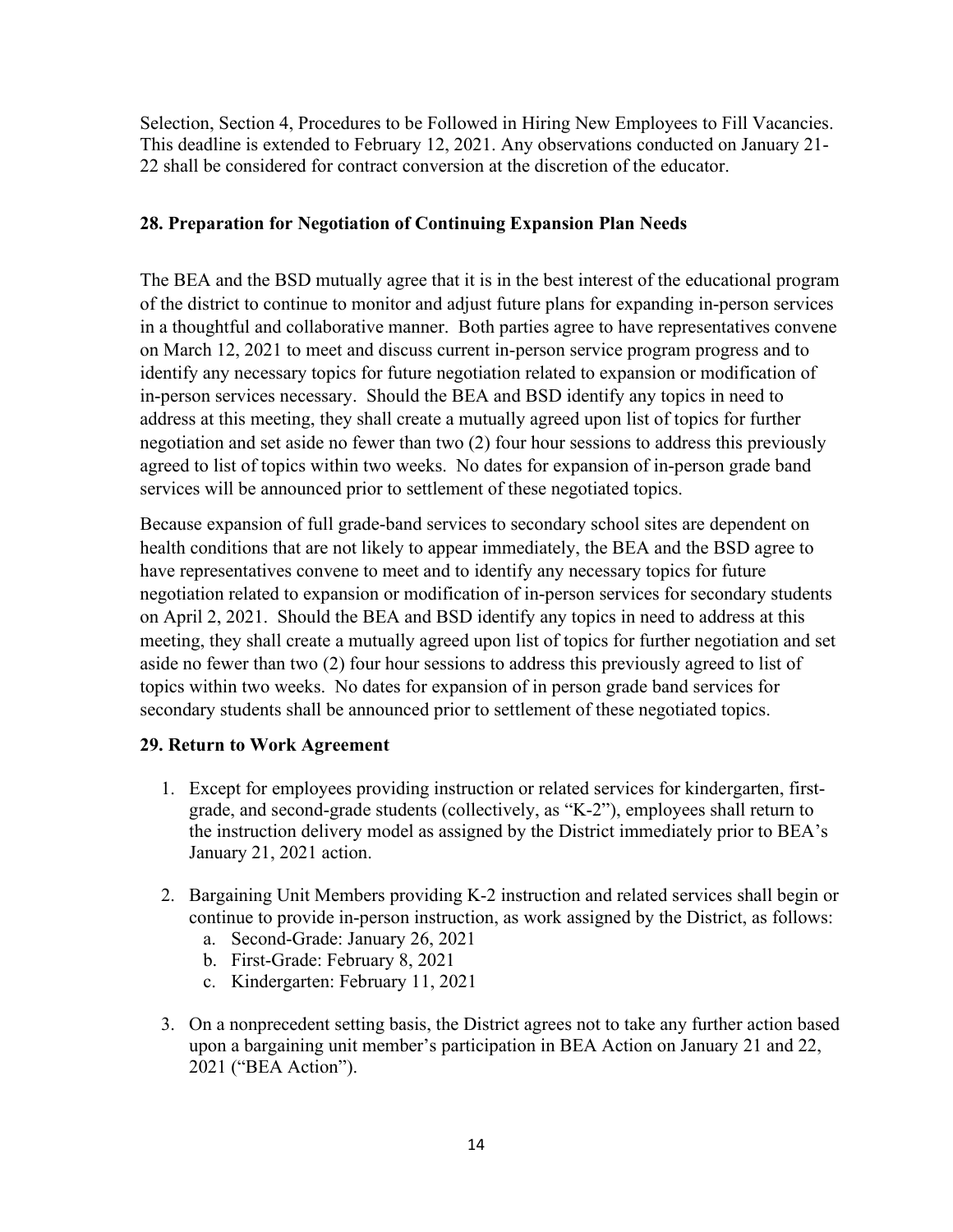- 4. BEA shall take reasonable actions necessary to prevent and immediately stop any intimidation or retaliation by bargaining unit members against other employees, parents, community members, District officials, and District partners for their position(s) and action(s) arising from the BEA Action. Provided this paragraph shall not be interpreted to require BEA to instigate any legal proceedings against any individuals.
- 5. The District shall take reasonable actions necessary to prevent and immediately stop any intimidation or retaliation by district employees against other employees, parents, community members, District officials, Bargaining Unit Members, and District partners for their position(s) and action(s) arising from the BEA Action. Provided this paragraph shall not be interpreted to require the District to instigate any legal proceedings against any individuals.
- 6. BEA shall take all actions necessary to ensure compliance, including by bargaining unit members, with this agreement's terms.
- 7. The District shall not penalize BEA bargaining unit members that were scheduled for observations that were subsequently rescheduled.
- 8. The District will strike the pending Preliminary Injunction motion in *Bellevue School District #405 v. Bellevue Education Association, et al.,* King Cty. Sup. Ct., Case No. 21-2-00922-7 SEA (the "Lawsuit"), scheduled for hearing on January 28, 2021, reserving the right to renote the motion, at a later date should the lawsuit not be dismissed by February 12, 2021, as provided for the immediately following sentence. The District will unilaterally dismiss the Lawsuit on February 12, 2021, provided there is full compliance with Paragraphs 1 and 2 above of this agreement.
- 9. Both parties shall pay their own attorney's fees and legal costs.
- 10. No adverse action, references in personnel files and evaluations, or other references to any individual's participation or non-participation in the BEA Action shall be made by any District evaluator.
- 11. Any dispute arising from this agreement shall first be discussed by the BEA President and the Superintendent, who shall make every reasonable effort to reach a satisfactory resolution. Disputes that cannot be resolved in this manner may be addressed via the Collective Bargaining Agreement's grievance procedure. The parties reserve the right to seek any other legal remedies.
- 12. Employees shall suffer no loss in pay or benefits as a result of their participation in BEA Action.